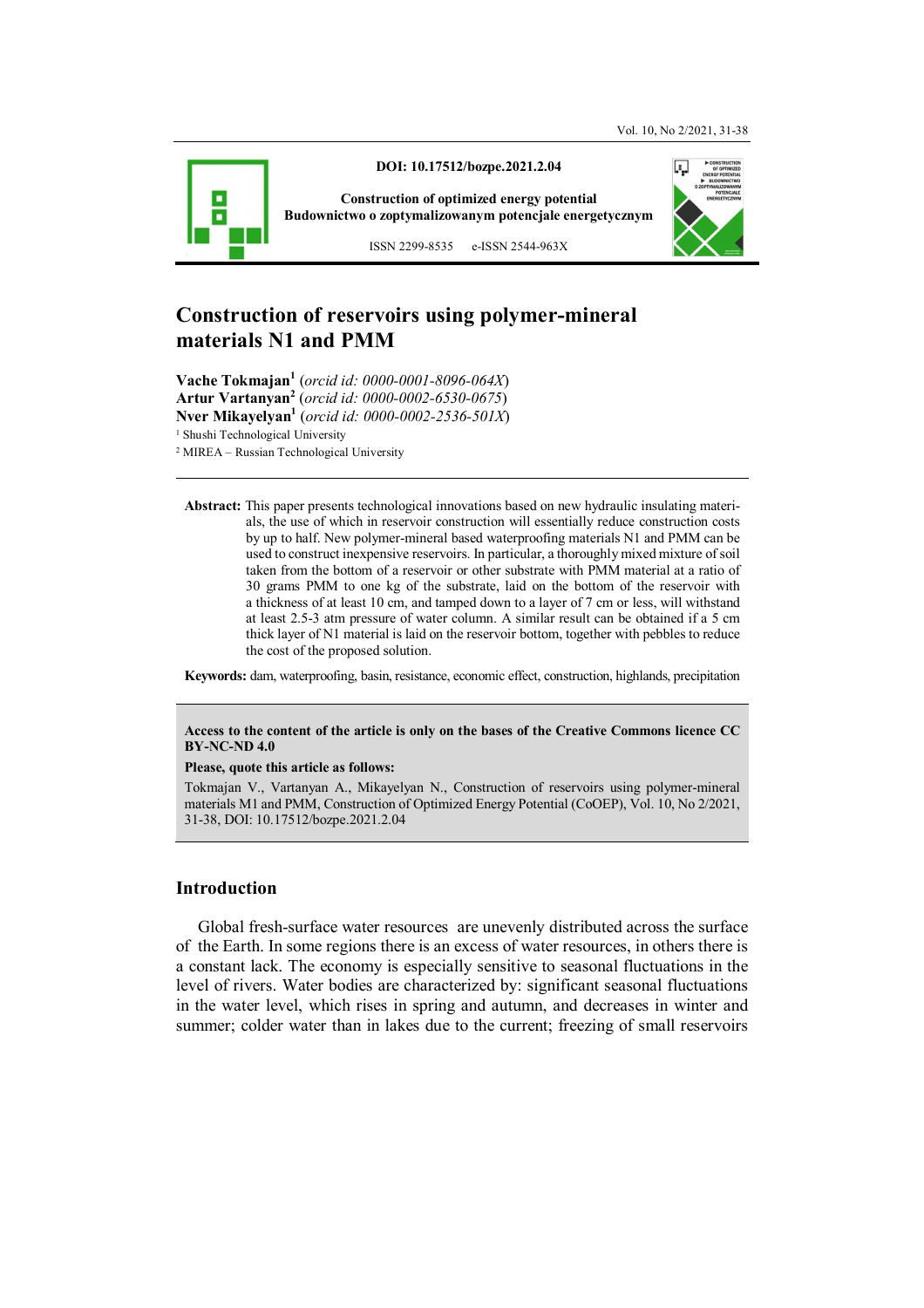earlier than and larger reservoirs later than rivers; greater amounts of dissolved minerals in the reservoirs than found in rivers. To reduce the influence of reservoirs and to make rivers flow more evenly, networks of reservoirs are being created. Today there are about 30,000 reservoirs in the world, with a total water volume of 6,000 cubic kilometers. During economic activities, about 3500 cubic kilometers of water are used – equal to a tenth of the total annual runoff of all rivers. At the same time, an area totaling about 350,000 square kilometers was flooded with water. The reservoirs are used to meet drinking and communal needs, irrigation, fish farming, etc.

To preserve water storage, waterproofing work is carried out in reservoirs using various techniques and materials, of which the life of reservoirs depends. Economic entities spend significant financial resources to build reservoirs with the price of one cubic meter of water in an artificially created reservoir costing about three euros and often much more. Therefore, the construction of cheaper, and at the same time, highquality reservoirs, as well as the efficient and optimal use of river water is a complex task that is difficult to solve without technological and managerial innovations.

The following materials are mainly used for waterproofing the bottom of reservoirs:

- **Polyethylene film,** currently the cheapest option. However, there are drawbacks the material is short-lived, it does not tolerate ultraviolet radiation well and does not have good elasticity. It is used for the hydraulic insulation of small reservoirs, consists of a combination of polyethylene in synthesis with stabilizers, and can remain intact under water all the year round, as it withstands temperatures of  $+60$  to  $-60$ °C. It has good stretching qualities due to the use of stabilizers, however, it does not have good elasticity. It also does not produce fumes, therefore, does not produce harmful additives to the water and does not cause harm to the environment. This material is stored in rolls. If the size of the film coating is not satisfactory, then several strips can be connected using a special welding technique. The arrangement of the reservoir consists of the following stages: the bottom of the excavated pit, where the reservoir will be located, is covered with a 15 cm layer of sand, a geotextile cloth is laid on top of the sand followed by a hydraulic insulating film, then everything is covered with geotextile and gravel.
- **Ready-made plastic forms**, which are buried like a bath in the ground and do not require additional work, except for the supply and descent of water masses.
- **A concreted reservoir** is one of the most expensive and difficult-to-implement options, but it is the most reliable. However, concrete material does not react well to temperature changes and cracks easily. The concrete base of the reservoir gives off elements that are not suitable for fish, therefore it is not recommended to use it immediately.

#### **1. Formulation of the problem**

It is necessary to develop a technology based on new waterproofing materials, the use of which in construction of reservoirs will significantly reduce construction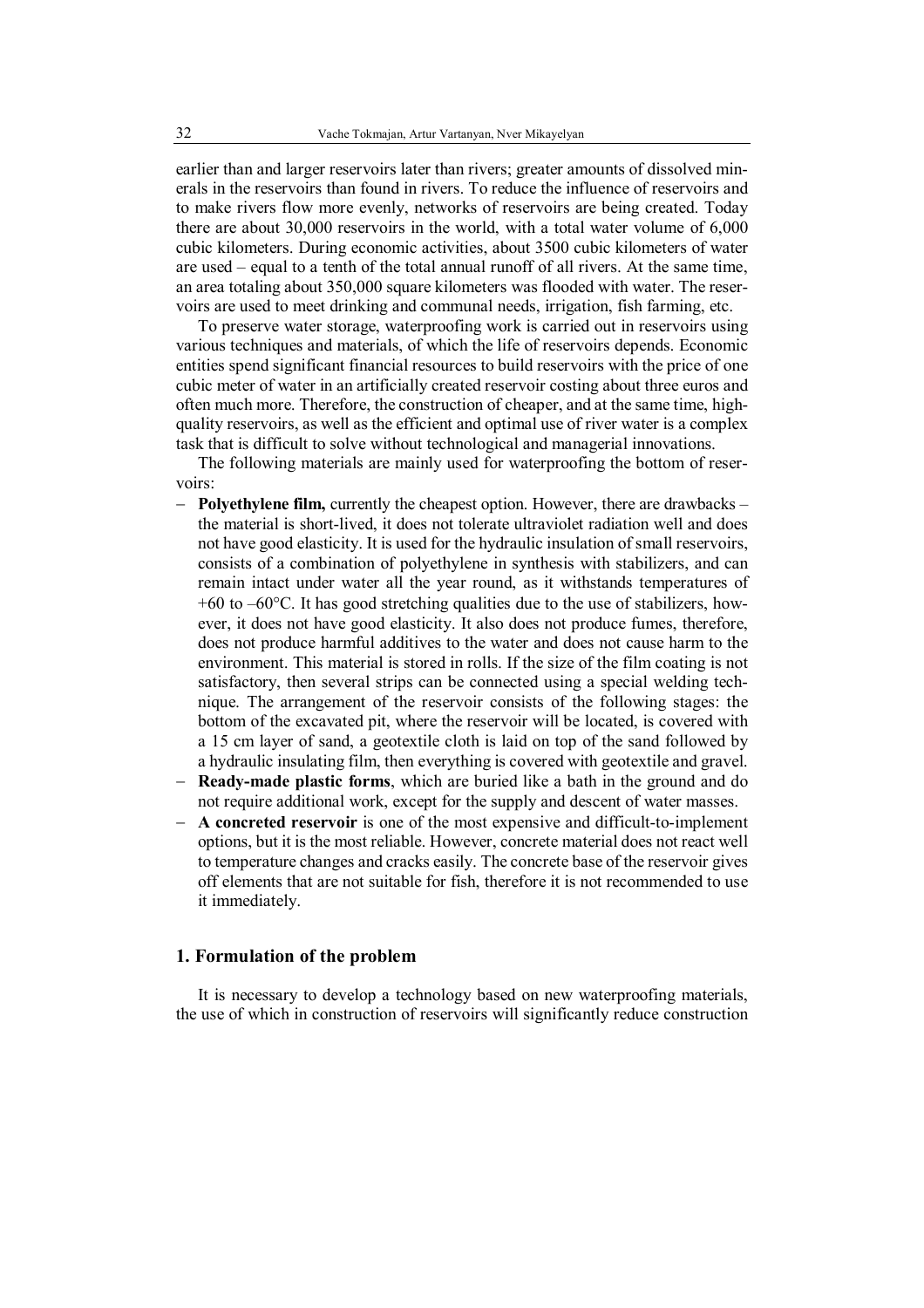ments and flooding in tunnels, underground passages, in utility wells, conservation and arrangement of landfills for household waste, waterproofing in the nuclear, oil, or chemical industries and in road construction.

#### **2. Research results**

#### **2.1. Technical characteristics of waterproofing polymer-mineral mixtures**

Concentrates of PMM materials and N1 material mixed with soil make it possible to obtain a waterproofing mixture suitable for water-accumulating reservoirs, the bottom of which can withstand pressure of tens of atmospheres (Vartanyan et al., 2020b). Polymer-mineral material has been developed on the basis of bentonite powder, with a particle size of up to 1 mm, to which natural polymers have been added. The material has a unique ability to retain water, is characterized by multiple cyclicity, does not degrade under the influence of soil, biological and atmospheric factors, and is environmentally friendly and safe (Vartanyan et al., 2020a). Physical and technical characteristics of the material: inertness to aggressive media and nonpolar liquids – does not enter into a reaction; frost resistance of the material during the operation of the structure of not less that 200 cycles; chemical resistance of the material to aggressive media; stability in the range of pH from 4 units to 12; material stability when laying on slopes 1: 3; resistance of the material to groundwater currents; resistance to erosion by water flow at a speed of up to 5 m/s, not subject to internal erosion; stability of physical and mechanical properties of the material in freezing and thawing; durability when used; resistance to frost heaving is in the range of indicators of sand and sandy loam.

The material has two varieties:  $N1$  – for creating bulk waterproofing (dry backfill); N2 – for the preparation of waterproofing pastes. Consumption of material N1 is 70-75 kg of dry mix per 1 square meter, when forming a waterproofing layer of 5 cm thickness only from this material. Consumption of paste from material N2 is 20-27 kg per 1 square meter of surface in the absence of voids.

When using N1, a protective layer of cement lining with a thickness of at least 4 cm is provided, or  $-$  a layer of sand or soil at least 10 cm to protect against mechanical stress during the operation of the structure. With additional waterproofing of the joints of structures, the laying of the waterproofing mixture N1 is carried out along the surfaces of the structures.

The mixtures are stored in covered warehouses, protected from moisture, and transported by all types of transport in accordance with the established rules for transportation of cargo. Mixtures of N1 and N2 do not form toxic compounds in the air and wastewater, do not pollute the environment, and are environmentally friendly materials; they are used in the form of a dry construction mixture and are used as waterproofing in the construction of new structures. The base material under N1, for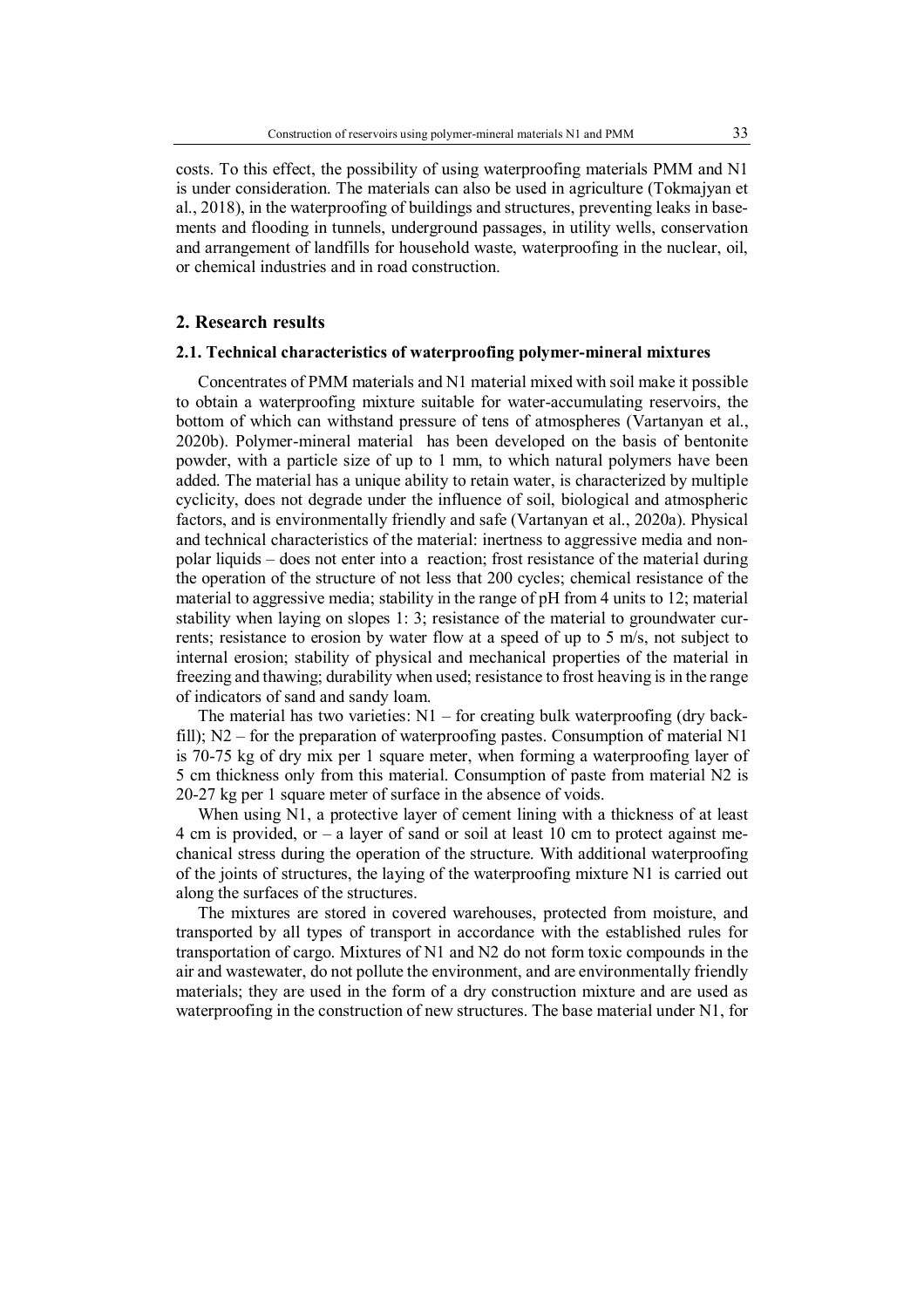waterproofing underground structures, can be compacted soil, a concrete layer cleared from stones and construction debris, or crushed stone preparation.

With additional waterproofing of the joints of structures, the waterproofing mixture is laid along the surfaces of the structures. If necessary, on inclined surfaces, the N1 is reinforced with additional materials (for example, geogrids). When installing vertical waterproofing, a retaining wall must be provided. Waterproofing N1 layers are designed for the outer surface of the structure where there is water exposure and should be laid down at least 0.5 m higher than the maximum groundwater level. When the foundation is located in a zone of active water inflow, the need for a drainage device is determined. When N1 waterproofing is used, to protect against soil displacement and other mechanical damage, a retaining wall must be erected. The N2 material as a paste is used in reconstruction and overhaul that is injected behind the enclosing structures through holes drilled in the structures and restores the waterproof properties of the structures to the design values.

Before starting work on water tightness restoration and elimination of leaks using N2 in structures under construction or in operation, a survey of the structures is carried out to determine: the level of penetration of the insulated structure into the ground; the presence of possible voids; the actual depth of soil freezing. Particular attention should also be paid to the joints of reinforced concrete structures, waterproofing of bolted joints and holes for installing studs.

When installing vertical waterproofing of an underground structure the material N1 is laid in the cavity between the structure and the formwork with layer-by-layer compaction in height, not less than every 0.3 meter in order to avoid ruptures inside the layer during settlement, the compaction is carried out manually using rammers or mechanically using submersible vibrators. The erection of the protective screen is carried out taking into account the formation of a waterproofing layer with a thickness of at least 5-7 cm. Backfilling of N1 is carried out simultaneously with the construction of the pressure wall.

In places of intense leaks, holes are drilled (the number of holes and the pitch are determined from the parameters of the leak and the material of the structure) that go beyond the lining space of the structure. Discharge pipes are embedded in the holes, the outer diameter of which must correspond to the inner diameter of the mortar pump hose. The number of nozzles is 1-2 pieces per 1 square meter of the insulated surface, depending on the nature of the leaks. Drilling holes for sealing injection is carried out to the ground, with a depth of 1-15 cm, depending on leaks, watering area and type of structure. Sealing injection of the paste with N2 should be carried out until the voids are completely filled at an operating pressure of at least 0.5 MPa. Injection of the paste in defective areas should be done from the bottom up along the perimeter. Complete filling of voids through the injection nozzle is considered to be achieved when paste appears from adjacent nozzles. When eliminating single leaks, injection should be started through the central well in the place of the leak with pastes of increased concentration, which have less erosion, and proceed sequentially to injection through other wells with mortar of lower concentration and a more liquid consistency.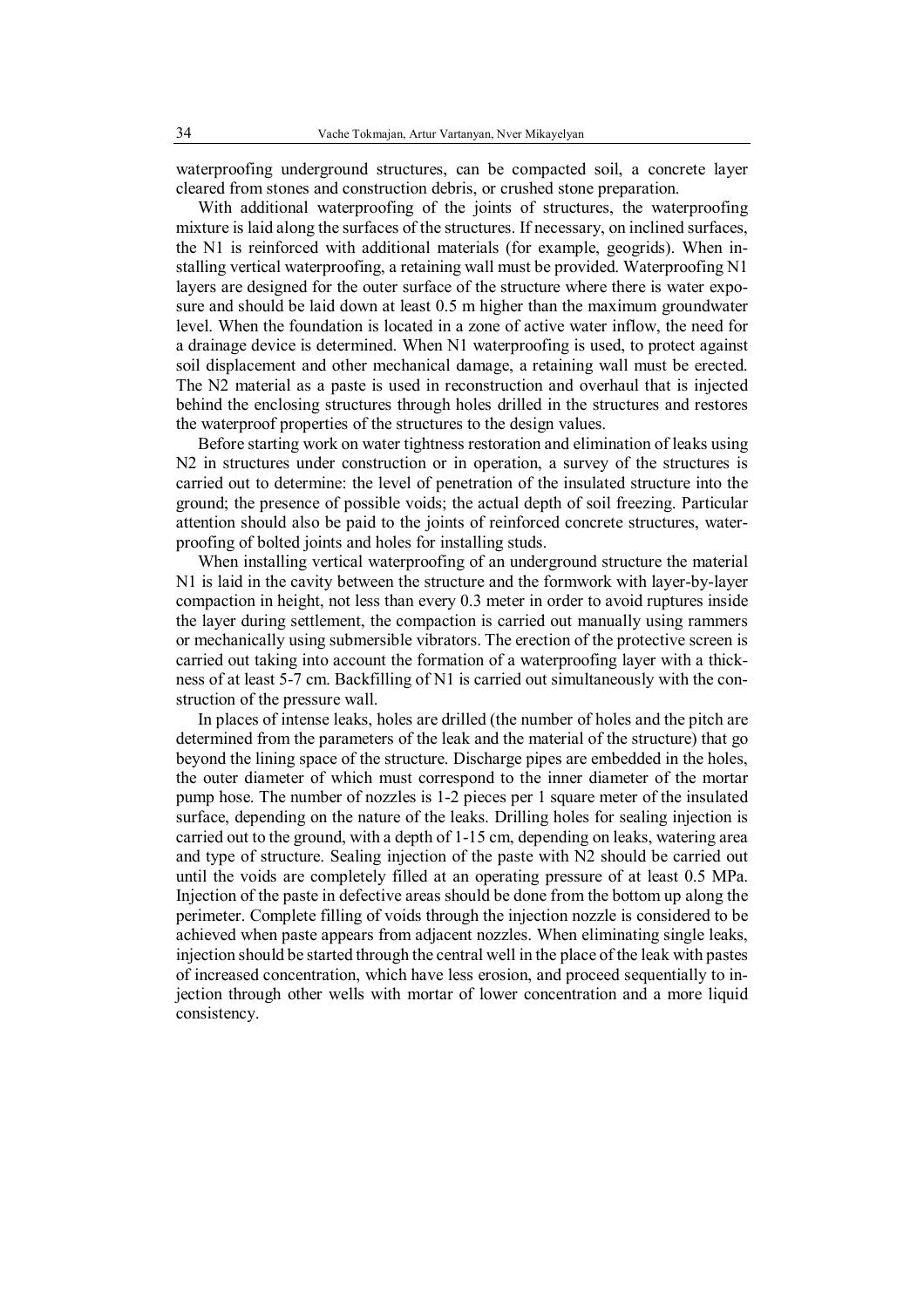The injection should be done through injectors installed in the drilled holes and equipped with plug valves or check valves that ensure the sealing of the injection holes. The paste is pumped behind the enclosing structure of the facility until it emerges from the adjacent nozzles, further injection into this nozzle is stopped, then a flat plug is installed, and the hose of the mortar pump is connected to the adjacent nozzle. According to this scheme, the paste is pumped through all the nozzles.

After pumping the paste over the entire surface of the building envelope, a technological break of at least two days must be performed to absorb water. After that the surface is checked for leaks, additional injection is performed if necessary. When pumping for reinforced concrete and stone structures of underground structures, the pumping pressure is set depending on the engineering and geological conditions of the facility and the characteristics of the enclosing structures and should be at least 0.5 MPa.

Special attention is required for various seams, joints, mating of the insulated surfaces of the structure, places of passage of communications. After eliminating all defects and drawing up a report on completion of work, it is allowed to carry out waterproofing with other structural elements. The quality of waterproofing of structures with materials N1 and N2 is determined by the results of control assessments (external inspection, assessment of filling the construction gap and voids behind the structures, hydraulic testing of wells).

Waterproofing work at all stages is hidden, therefore, the completed work is accepted by stages, with drawing up appropriate reports, which determine the quality of the work performed and indicate the absence of defects. During the production of waterproofing work, it is necessary to accept areas of finished insulation that are to be closed, for example, with soil or screed coat.

Materials are produced according to TU 5745-012-01373565-09. They have a certificate of conformity and a hygienic certificate, they have the ability to withstand multiple cycles of swelling and drying, they do not collapse under the influence of soil, biological and atmospheric factors, they are environmentally friendly and safe. The supply of materials is made in paper bags and transported on pallets.

Waterproofing dry mixtures N1 and PMM, according to the degree of influence on the human body, are classified as low-hazardous substances, they are fire and explosion proof, have a sanitary-epidemiological conclusion, do not form toxic compounds in the air and wastewater, do not pollute the environment, are environmentally friendly materials, possess the ability to retain in their structure various microelements and fertilizers necessary for the development of plants and their dosage release together with the accumulated water.

PMM or N1 with a filler (gravel, pebbles, crushed stone, other inert material) creates a reliable and durable waterproofing layer that prevents uncontrolled water leaks from irrigation systems, as well as withstand pressure of tens of atmospheres. It is not washed out by the flow, is not disturbed by deformations of the surface of the water-conducting channel, and can withstand mechanical effects. It can be used to quickly and efficiently solve the problem of waterproofing canals, tunnels, underground structures, dams and reservoirs, drainage and sewerage systems, isolation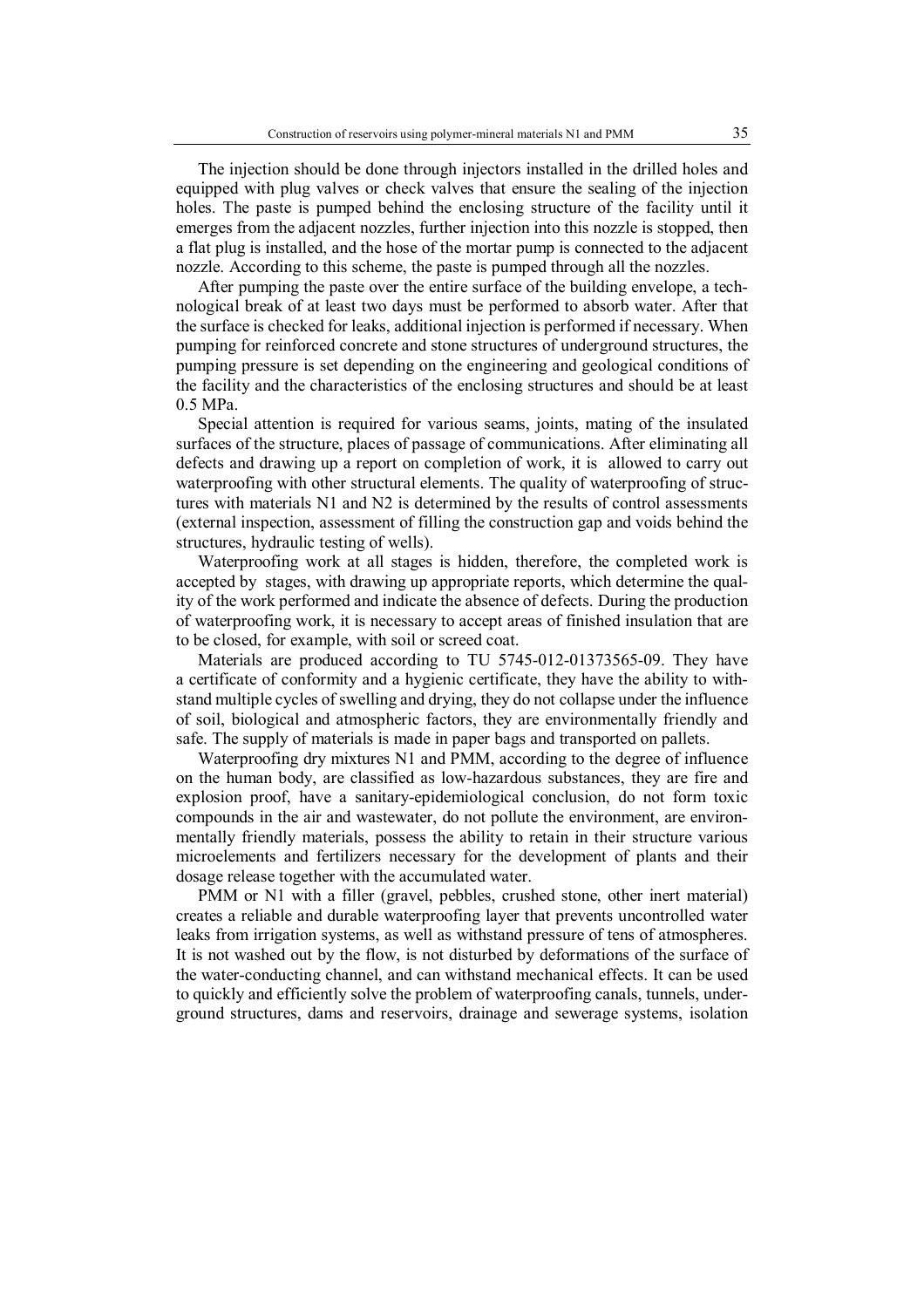during recycling and radioactive waste burial, conservation of objects, protective coating of underwater parts of reinforced concrete structures, and for the repair and elimination of leaks in structures (tunnels, bunkers, underground passages, tanks, storage facilities, basements, etc.). PMM is also effective for reducing soil filtration, which makes it possible to use it when growing crops in dry conditions (Vardanyan et al., 2020c).

PMM creates an impenetrable screen between the foundation and groundwater, which is important when creating: waterproofing of foundations and underground enclosing structures, waterproofing of technical water supply facilities (reservoirs – reactor coolers, reservoirs, pools, dams and others, waterproofing of ground structures: tailings, solid waste landfills, for the repair and elimination of leaks in existing engineering structures and structures (tunnels, bunkers, underground passages, tanks, storage facilities, basements, etc.).

N1 and N2 can be used in waterproofing constructive solutions for stone, concrete, reinforced concrete and metal structures. Examples of serious problems with leaks in waterproofing layers are in basements of buildings, in the subway, fountains, water reservoirs, in landfills, in tailing dumps of nuclear, oil, ore, gas and chemical enterprises.

It is more economically efficient to use a mixture of soil with PMM additives as a waterproofing material, which is thoroughly mixed before laying on the bottom of reservoirs and, after laying it in a 10 cm thick layer, is well rammed to a thickness of less than 7 cm. In particular, experiments on a laboratory installation showed that a thoroughly blended mixture of soil with PMM at a ratio of 20 to 1, laid in the installation and well rammed up to 7 cm, on the top and bottom of which was placed a 5 cm thick earth layer, and from above water was pumped under pressure. The load in the installation was added gradually; for a month, such a layer was kept under a pressure of 25 meters of water.

Thus, a compacted mixture of earth with PMM with a thickness of 7 cm can easily withstand a pressure of 2.5 atmospheres, both with a gradual increase in pressure, and with an abrupt one. Therefore, it can be used as a waterproofing material for the construction of inexpensive reservoirs of several thousand cubic meters with a depth of at least 15-20 meters.

Such a small test pond was made in the courtyard of the Research Institute of Mechanics of Moscow State University and is under test (the water level fluctuates due to rain and evaporation).

#### **2.2. A man-made pool in Armenia with N1 waterproofing**

In Armenia, in 2019, a pool was built in the form of an upturned truncated cone with a top circle diameter of about 12 m. At the bottom of the tamped pool, 5-6 cm thick sand was first laid and tamped again, then gravel 5 cm thick was poured on top, which was sprinkled with material N1 at a ratio of 30 kilograms per 1  $m^2$ , and all rammed again, then covered by a 5 cm thick sand layer. On top of the layer was put a 10 cm thick layer of soil from a dug-out pit, and tamped down to protect it from mechanical processes (as a waterproofing layer a mixture of gravel and sand with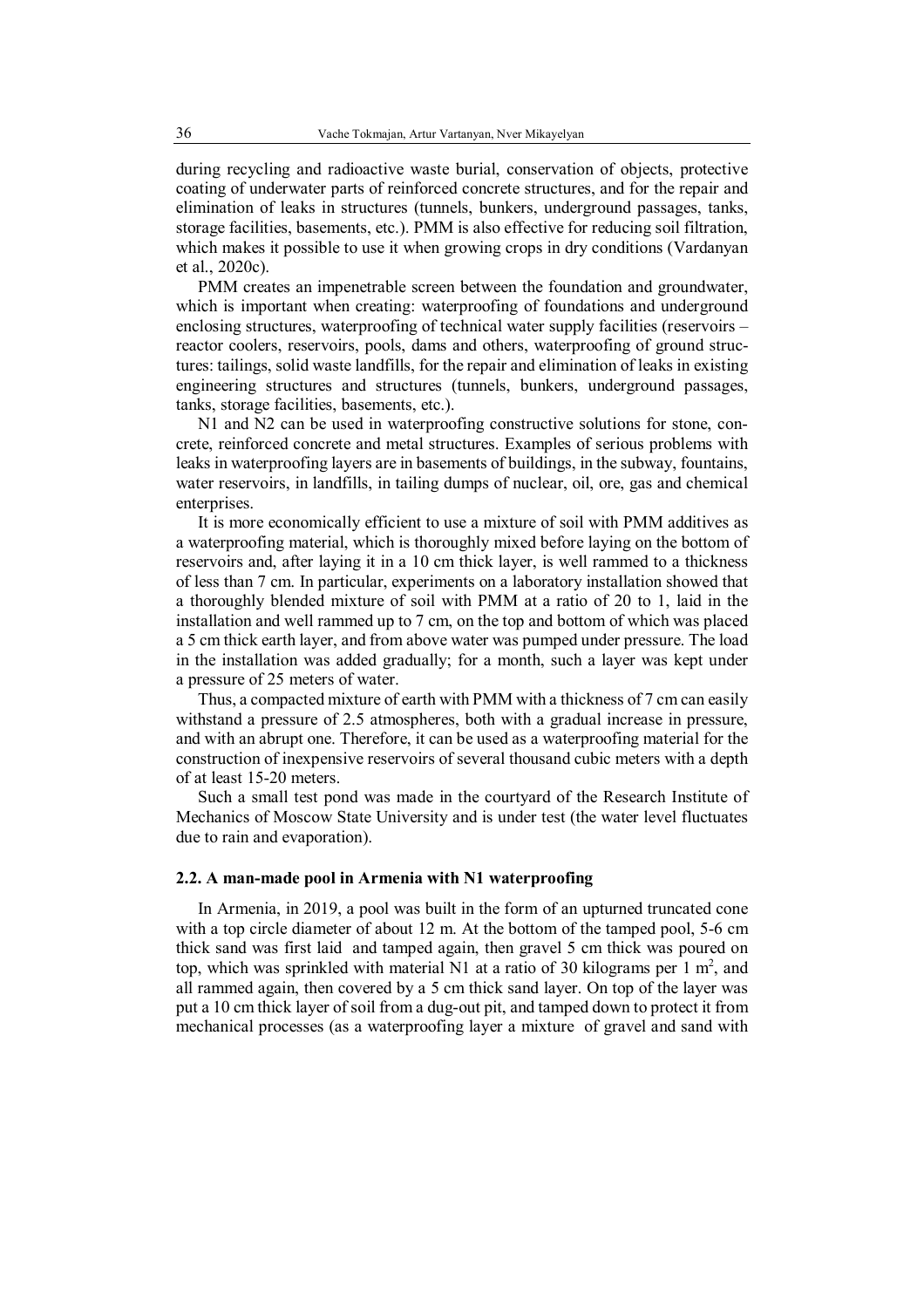N1 material at a ratio 1: 1 was used). Water was gradually poured into the created basin, which did not pass through the waterproofing layer of N1 and sand with gravel (Fig. 1). Observations have been going on for two years now.

A reservoir constructed in this way is cheaper and more reliable than those in which other materials described above are used as waterproofing (Tokmajyan et al., 2020).



**Fig. 1.** Water-filled pool in Armenia (*own photo*)

### **2.3. Moscow State University pool where a mixture of PMM with soil was used**

The use of PMM material makes construction of such pools even cheaper (Tokmajyan et al., 2020). A small pool using PMM was made in Moscow on the territory of Moscow State University (Fig. 2), into which water was filled and young fish were introduced into the pool. The small pool has the shape of an upturned truncated cone with a depth of about 140 cm and the top water surface diameter of about 6 meters. On the tamped bottom of the pool a 10 cm thick layer of soil and PMM material mixture was laid at a ratio of 3 to 100, which was tamped down to 7 cm, and another 7-10 cm of earth dug from the bottom of the pit was placed on top. Water was gradually poured into the pool over a period of 3 hours, and after a few days the fish was let free.



**Fig. 2.** Moscow State University pool where PMM was used (*own photo*)